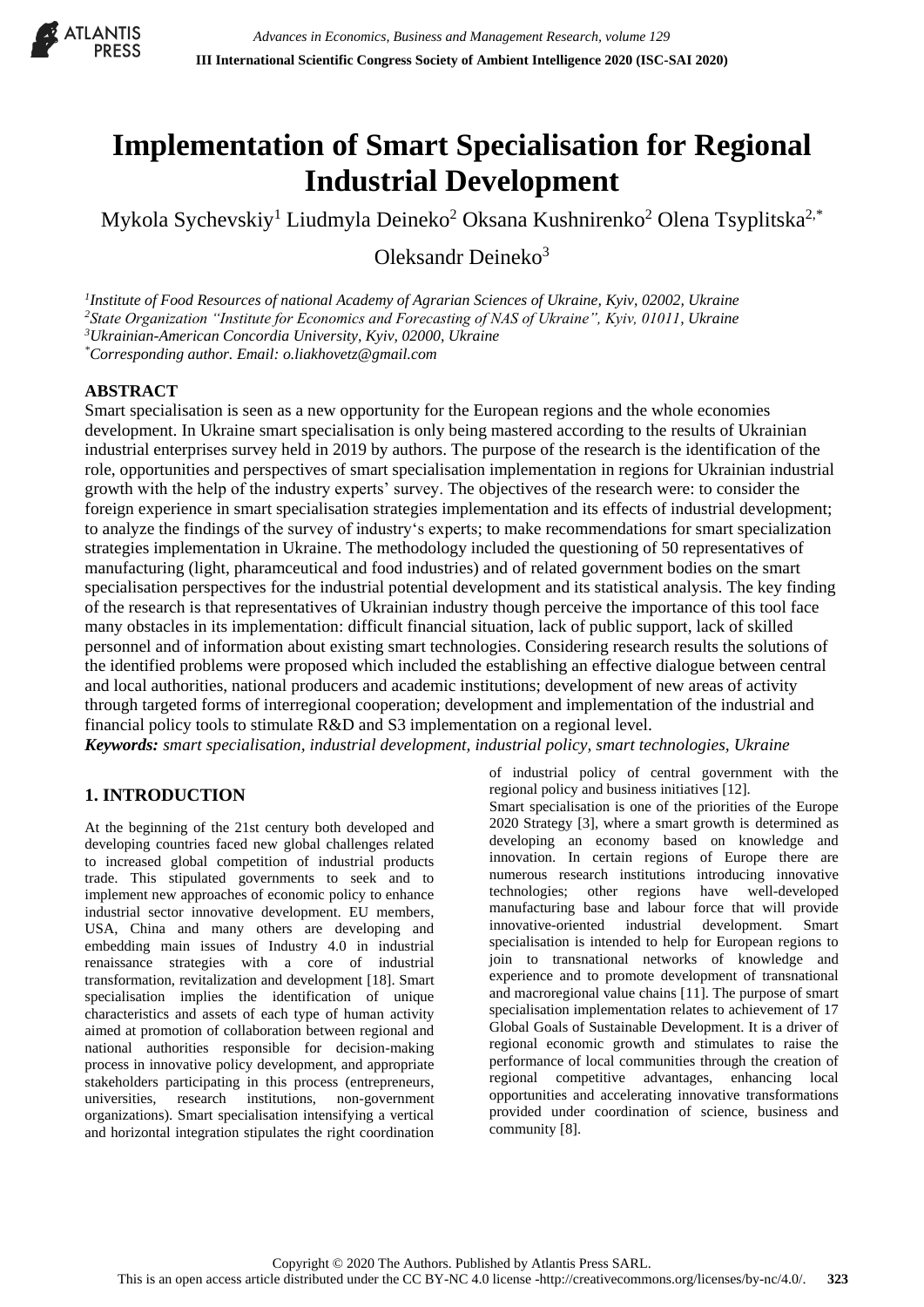The implementation of Smart Specialisation Strategies (S3) is also accompanied by cluster policy and clusters nurturing by integrating research institutions, industrial enterprises, associations, non-government institutions, small and medium business [5] and cooperating with government institutions, local authorities.

The purpose of the research is the identification of the role, opportunities and perspectives of smart specialisation implementation in regions for Ukrainian industrial growth with the help of the industry experts' survey.

# *1.1. Related Work*

#### *1.1.1. Literature Review*

The peculiarities of development and implementation of smart specialisation concept are defined in many foreign and domestic studies. The methodological foundation of this complex study refers to the works of such scholars as D. Foray [6; 7; 8], F. Guzzo [10], H. Kroll [17], P. McCann [19], M. Rusu [21] etc. The researchers of the S3 concept first determined it as a base for the European Research Area, i.e. the process creating equal competition and cooperation conditions for specialized clusters. Later it penetrated many other spheres of socioeconomic activity especially on the regional level.

There are different challenges in the process of smart specialisation: theoretical background which includes new terminology and comprehension of terms among scientists; information on national and municipal institutions; new competences of entrepreneurs and society as a whole [14], which became the subjects of modern studies.

The mechanism of S3 impact on the competitiveness both of business entities and the whole economy and on the regional development is performed through increase in degree of product innovativeness [13; 16].

The studies devoted to expedient directions of smart specialisation on a regional level in Poland are presented in works of P. Soltys, D. Kamrowska-Zaluska [22], which compare priorities of smart specialisation in regions. Aleksandra Gulc [9] performed the analysis of methodological approaches to regional smart specialisation selection. Among methods used there were statistical analysis of industrial and other economic indicators, SWOT analysis, individual interviews, experts panels and public consultations.

To identify the necessary skills, competencies and smart specialisations in regions the poll of local companies has been conducted in Greenland [15]. And it has shown the great role of knowledge economy in regional development and gender differences in the perception of new knowledge. The questioning of LEP (Local Enterprise Partnership) organizations and SWOT analysis in 2012 in United Kingdom discovered new opportunities for investing in KET (Key Enabling Technologies) and the extent of entrepreneurs' awareness of how the technological evolution happened. The British government

declared eight directions for smart specialisation: 1) big data and energy efficient computing; 2) robotics and autonomous systems; 3) satellites and commercial applications of space; 4) life sciences, genomics and synthetic biology; 5) regenerative medicine; 6) agriscience; 7) advanced materials and nano-technology; 8) energy technologies [2].

The economists from National Academy of Sciences of Ukraine generalize existing foundations of economic development and approaches to create conditions for active use of R&D and innovative potentials, define the strategic course of state innovative development within further integration in world economic and scientific scope, and analyze the European experience of smart specialisation [12; 23].

The role of a state in S3 development according to the modern scholars should be only subsidiary [7]. However, the observation of the early-stage experience of RIS3 implementation across many EU regions suggests that the benefits of RIS3 tend to be multi-dimensional rather than purely technological and research-related [17], also involving institutional and governance dimensions. Yet, this multidimensionality also reflects the fundamental nature of innovation [19].

The direction of smart growth is embodied in development strategies of many countries, in particular, of the European Union, and is under the close supervision of policymakers. That is why European Commission regularly monitors the smart growth process in the form of surveys.

In 2010 the European Commission developed the Communication "Regional Policy contributing to smart growth in Europe 2020" [3] by which the Smart Specialisation Strategy Platform (S3P) has been created. The business surveys, polls of policymakers about their attitude to S3, its advantages and disadvantages are conducted annually through the platform. In 2013, 2014 and 2015 first surveys were held by Fraunhofer ISI. The main intention of the survey was to understand the extent to which the new EU Cohesion Policy regulations and guidelines relating to smart growth were in reality being translated into actual changes in policy actions.

In 2017 on demand of European Commission the observation about its assistance provided for implementation of Smart Specialisation Strategies was conducted. Policy makers' perception of the RIS3 (Research and Innovation Strategies for Smart Specialisation) was explored through questioning of the S3 Platform website. And 71 valid responses from 18 countries were received by April 2018 [10]. The common result of the survey says that smart specialization is positively valued by the majority of interviewees. However, the legislation and institutional capacity of governments in S3 implementation need to be strengthened. At the same time European Commission in 2017 generalizes the results of the 2013-2017 surveys of 140 entrepreneurs and policymakers questioned about the perspectives of economic development of the European regions and S3 implementation [17]. About 55% of respondents are satisfied with RIS3 process in Europe and marked that benefits outweighed (45%) or greatly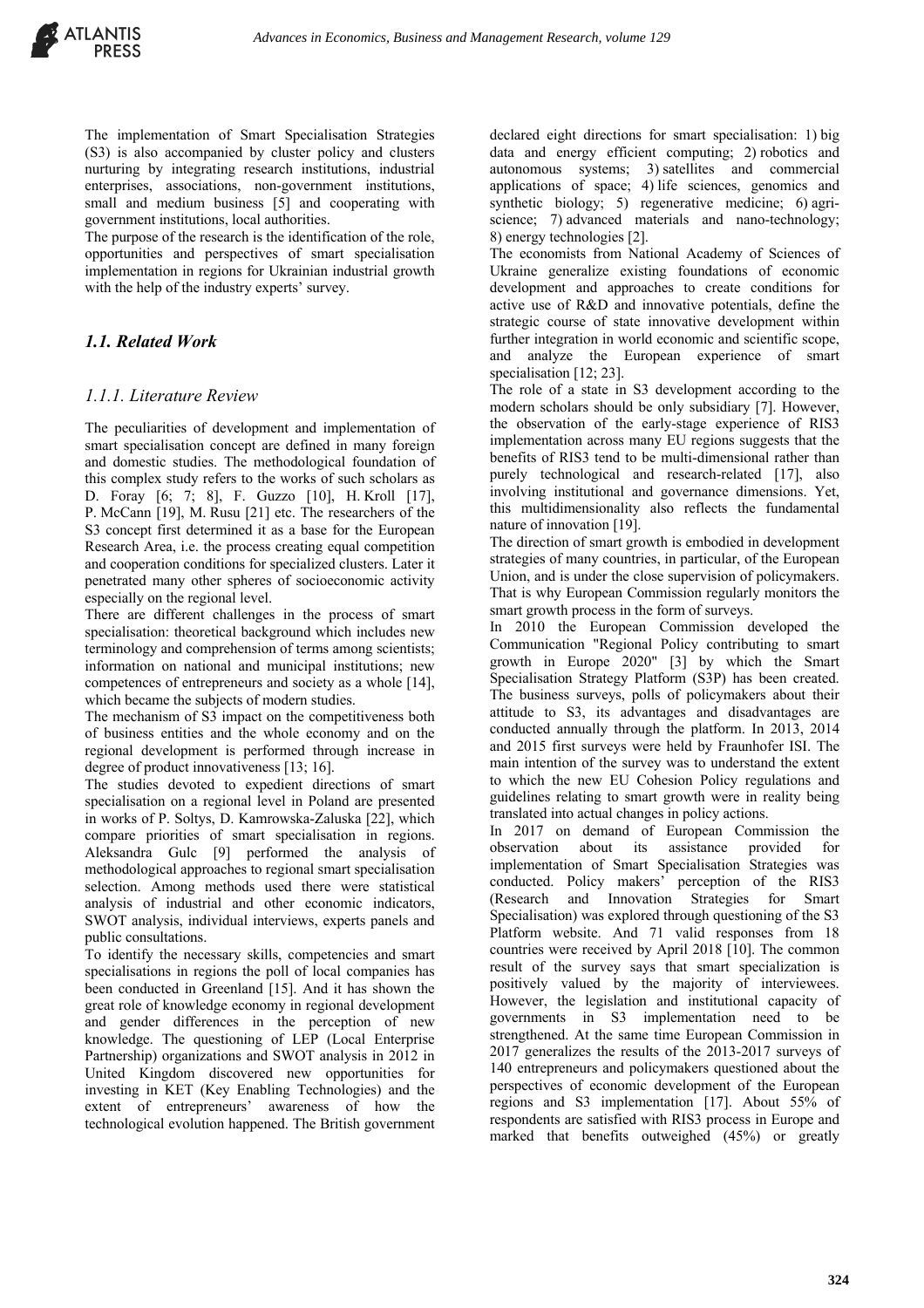outweighed (10%) costs. According to the research the forms of government support most appropriate for the RIS3 implementation progress are building local capacity and support to intermediaries, limited support to many beneficiaries, enabling technology creation.

The generalization of the theoretical foundations of the S3 concept and experience of its inclusion in development strategies of the European countries allows considering smart specialisation as a tool of industrial revitalization for countries with partially lost production capacities, as well as for Ukraine.

# *1.1.2. Methodological Approach*

The research methodology derived from the basic principles for identification and establishing the priorities of smart specialisation introduced by D. Foray [6]. In particular, they include granularity and entrepreneurial discovery principles that anticipate the designation of the priorities through interaction with entrepreneurs and state and local institutions as well as through exploration of opportunities of new technologies implementation from the company's level to regional level.

In Ukraine this is, evidently, the first try of the investigation of the business and authority representatives' attitude in the form of questionnaire. Following the European methodology the questionnaire is the right method to identify sentiments, trends and needs of manufacturers what becomes a ground for S3 development.

In the research we provide the results of survey of entrepreneurs and other experts in different industries in Ukraine and of SWOT analysis of the implementation of smart specialization as well. The survey was conducted in 2019 and covered entrepreneurs, government officials, academicians etc. from different regions of Ukraine. As mentioned in OECD paper "Innovation Driven Growth in Regions: The Role of Smart Specialisation" [20] the smart specialization approach calls for an 'entrepreneurial selection' of market opportunities.

The main method used in the study is public opinion survey – specially organized poll for various industries and public authorities' representatives in Ukraine. The observation took place in Kyiv in June, 2019 during Ukrainian Export Week – 2019 under the project "Smart Specialization of Industry as a Trigger of Innovative Changes".

The survey was held in the form of written questionnaires for industry and central and local government representatives. Each questionnaire contained 8 questions – 2 open-ended questions, 2 closed-ended questions and 4 semi-open questions. In comparison with other methods of observation this method is one of the best frameworks to obtain non quantitative data. It provides consistency and targeting of information that cannot be obtained in other way than by questioning.

We used a target sample following European Commission statistical approach. The sample is obtained by invitation of representatives from predominantly manufacturing sector mainly from light, food and pharmaceutical industries of Ukraine. This structure was chosen on such rationale: pharmaceutical industry is the pioneer industry in the world to implement smart technologies; the food industry of Ukraine has the biggest share in manufacturing sector and has great opportunities to provide smart development; light industry is one of the least successful in Ukraine, so smart technologies can be considered as a driver of its growth. The sample includes 50 participants. The sampling error does not exceed 15%. Considering the purpose of the analytical and experimental investigation the error value is satisfactory.

The data gathered during the questioning was processed using such techniques as grouping, reduction, comparison, and graph analysis.

# *1.2. Our Contribution*

This paper presents the results of the survey of industry's experts, in which the role, opportunities and perspectives of smart specialisation implementation in Ukrainian economy are identified. These analytical material can be implemented in programs of regional development in countries that modernize industry and seek for new effective approaches of industrial development policies.

#### *1.3. Paper Structure*

The research is organized as follows. The first section represents the theoretical base for smart specialisation implementation and the foreign experience of conducting surveys to monitor the performance of the process. The description of the methodological approaches used in the research is given in the second section. The third section describes main results of the survey of industrial enterprises concerning their level of perception of S3 held in June 2019. At the end of the study we conclude the survey results and give some policy recommendations concerning the main vector and tools of smart specialisation.

# **2. BACKGROUND**

# *2.1. Preconditions of the S3 concept implementation*

Considering the originality and complexity of smart specialisation concept it should be taken into account the evolution of this category related to peculiarities of its implementation in EU. The S3 Platform assists EU countries and regions to develop, implement and review their RIS3. The concept was developed in 2006 by the group of analysts and politicians to provide the scientific base for professional consulting at the national and regional level concerning creation and implementation S3.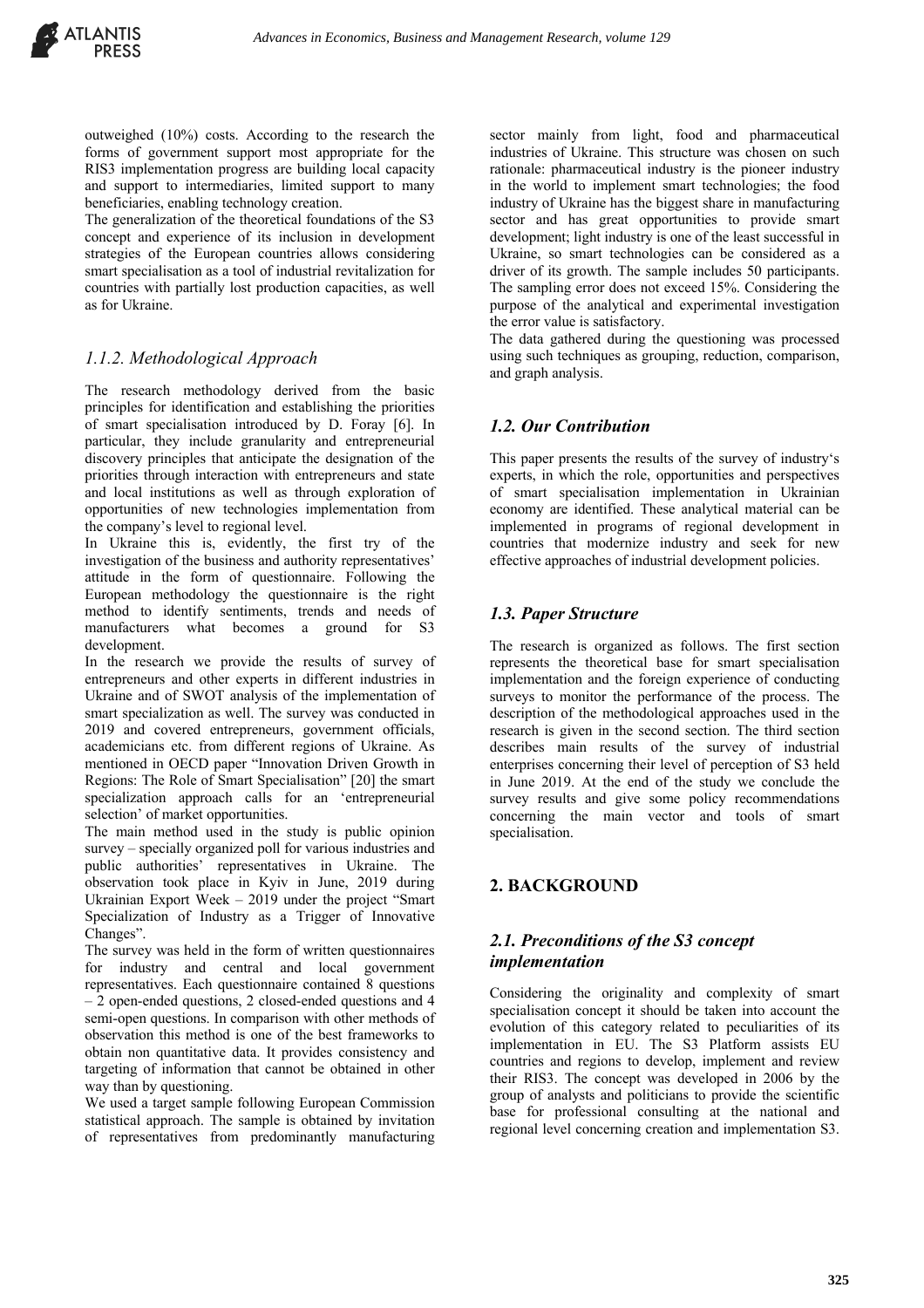The key task anticipated more efficient distribution of European Structural & Investment Funds (ESIF) that would stimulate the Europe 2020 goals achievement.

In the European Union S3 Platform for industrial modernisation aims to support EU regions which are required to provide the movement of industrial investment projects "down up" through interregional cooperation, cluster development and industry inclusion.

The implementation of the S3 concept in Ukraine is reinforced by the Order of Cabinet of Ministers of Ukraine "On approval of the Concept of digital economy and society development in Ukraine for 2018-2020" [1] and Digital Agenda of Ukraine developed in 2016.

Summarizing our findings we may denote that the peculiarity of S3 implemenation is the capability of industrial sector to generate a transformational effect which is necessary for sector modernization according to the Fourth Industrial Revolution, will promote the reinforcement of the investments in R&D and optimization of financial and organizational efforts.

#### *2.2. Survey Findings*

To determine main obstacles and perspectives of smart specialisation implementation in Ukraine and to identify main policy tools and public and non-public support we conducted a survey of 50 representatives of industrial sector mainly from food, light and pharmaceutical industries (Figure 1).

The survey sample represents a sufficient number of respondents for description of the general picture of business adaptation to smart technologies.



#### **Figure 1** Industries surveyed

The research made it possible to identify main obstacles for Ukrainian business innovative development and policy tools to increase the degree of business adaptation to new technological challenges.

The most valuable finding of the survey is the manufacturers' full perception of smart technologies impact importance 87% of business and authorities representatives recognized the compelling weight of smart specialisation for business development, 13% did not decide on the answer, and there were no "no" answers at all (Figure 2).



**Figure 2** The assessment of the importance of smart specialization for business development

Next stage of analysis is the determination of the most sensitive segments of enterprises' production and sales chain with the highest impact of smart technologies. The survey results showed that 67% of respondents denoted R&D stage, second place (56%) belonged to production and the third place  $(44%)$  – to ecologization of production. Logistics, human resource management and trade 40%, 40% і 30% respondents respectively considered as a priority for smart specialisation and digitalization as they aimed to reduce transaction costs. The after-sales service was defined as the less sensitive to smart technologies implementation (Figure 3).

All the survey participants (> 50%) recognized the industrial engineering and process automation and robotics as the most prospective technologies.

The supervisory control and data acquisition systems (SCADA) are able to optimize business processes and production control that is why 32% of pollees considered them as an inherent element of production management systems.

Management and protection of data require the introduction of cloud technologies, artificial intelligence and blockchain (< 20% of respondents).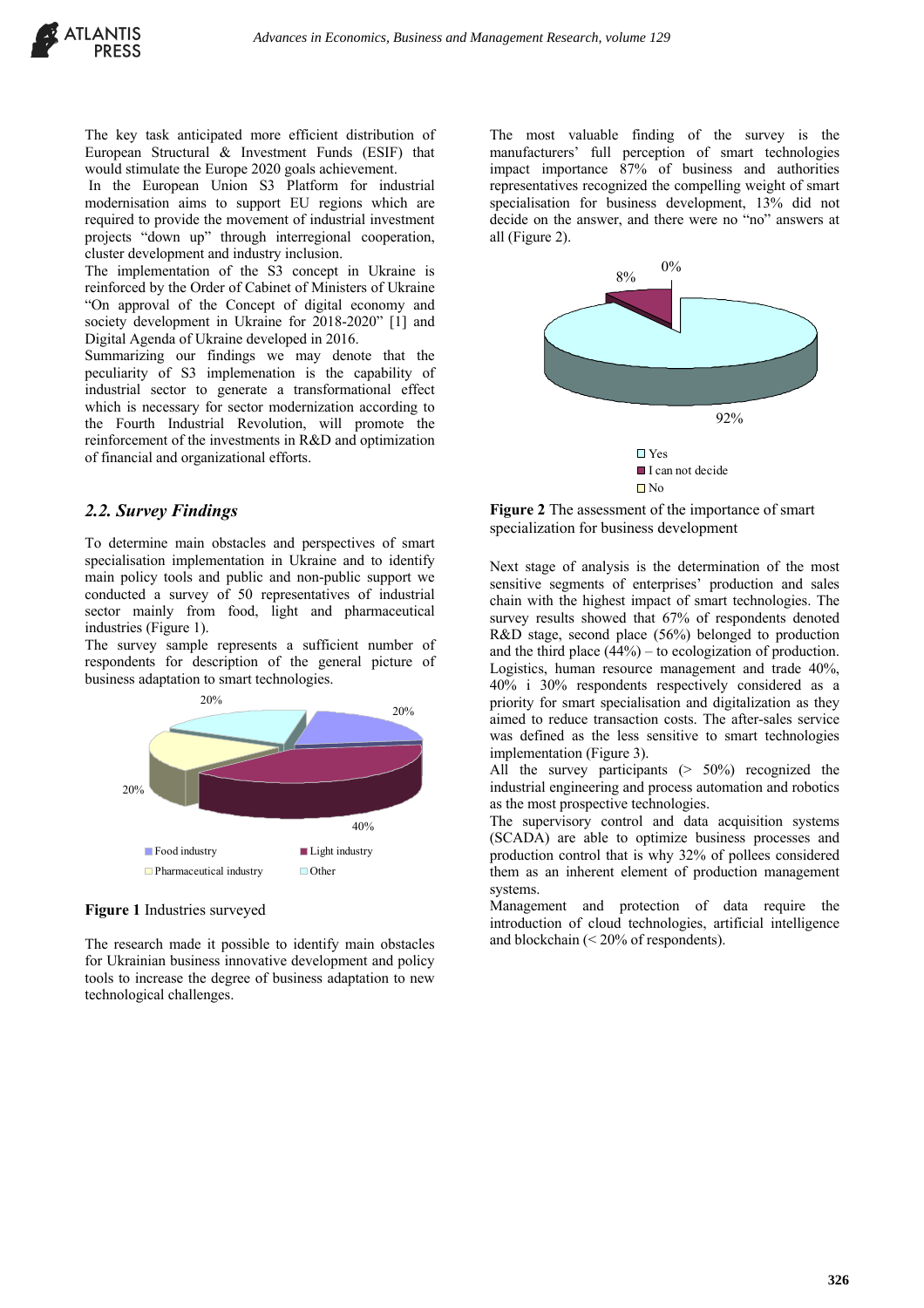



The role of other smart technologies is not comprehended yet by the industry experts what is explained by insufficient level of existing technologies (Figure 4).



point.

**Figure 4** The most prospective smart technologies

Industry surveys in identification of prioritis of smart technologies introduction showed some reasonable divergence:

*respondents of the group "Food industry"* defined that the most perspective smart technologies for the industry as effective tools of sales promotion and management improvement include industrial robots for production automatization, big data, blockchain, and content marketing;

*respondents of the group "Pharmaceutical industry"* found out that the prospective technologies for thei industry are industrial robots, blockchain for data security and SCADA systems;

*respondents of the group "Light industry"* identified Industrial Internet of Things (IIoT), 3D printing and industrial robots for production automatization as most appropriate technologies for their industry.

Smart specialisation as an area of wide implementation of

digital technologies may become the tool transforming the physical work into smart work with predominant use of creative and intellectual activity and thus will result in increase of products quality, reduction of environmental pressure, in other words in the long run it will provide both socioeconomic and ecological effects. This was justified by the results of the survey that showed the full understanding of the significance of smart specialisation processes (Figure 5).

To obtain significant competitive advantages smart specialisation implemenation in manufacturing is a key-

The expectations of manufacturers are fairly predictable. At first they are oriented on improvement of production, sales, socioeconomic and ecological performance of business, and then – on facilitation of analysis, calculations and other standard procedures in business activity what will contribute to diversification and starting new types of activity. The important result of smart specialisation implementation concerns the increase in volumes of production and exports, improvement of communication with clients and suppliers and reduction of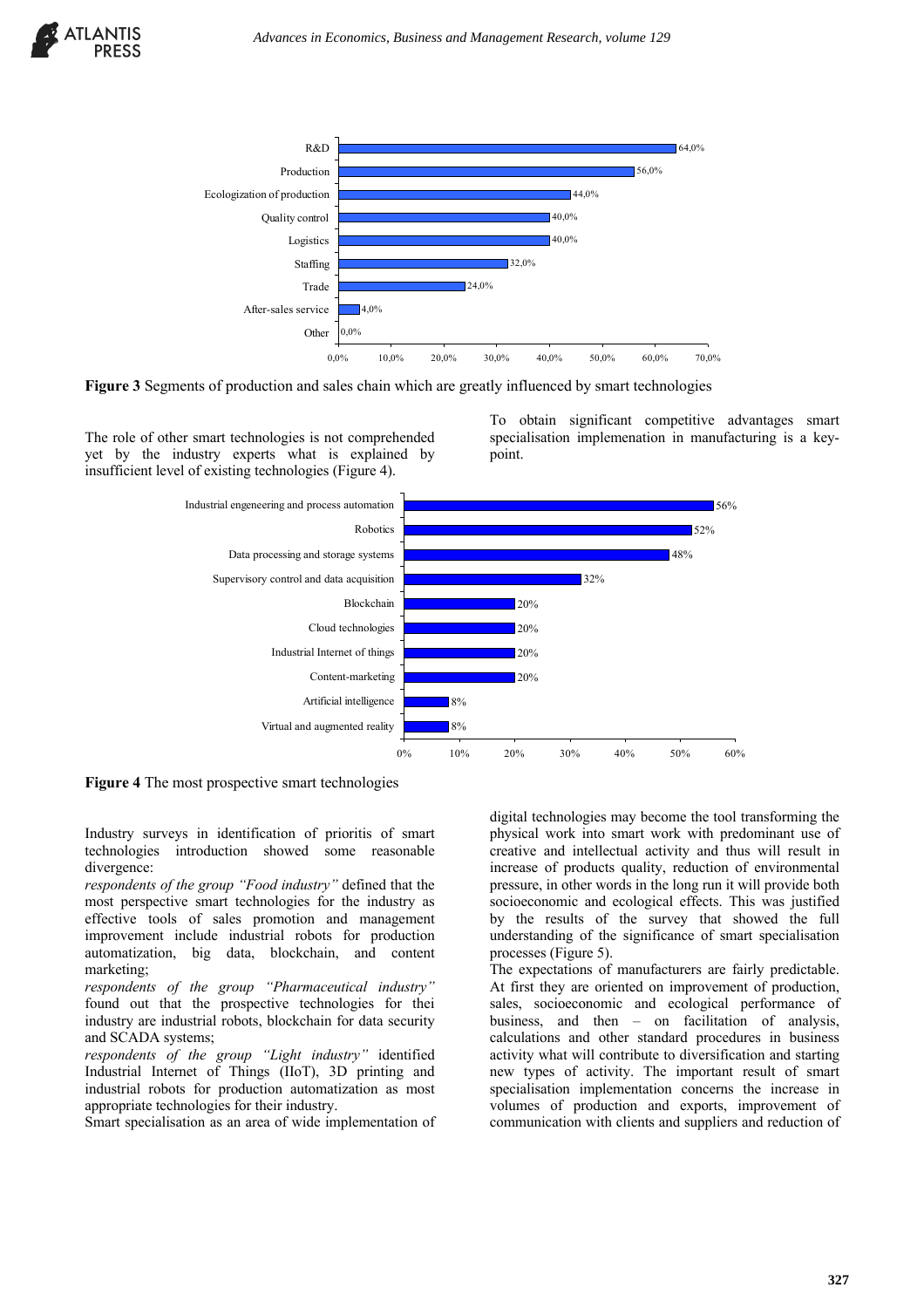



**Figure 5** Expectations of Ukrainian industrial business from smart technologies implementation

Less than half of respondents also marked enhancement of product innovativeness, staff development and job creation, improvement of enterprise management system and development of new production directions as possible consequences of S3 implementation. In turn European poll results [10] showed that general improvements in the course of RIS3 were obtained in stakeholder engagement, concentration of funding, prioritization procress and emergence of innovative potential. And the main impact came out in structure and functioning of the innovation



important to identify the bottlenecks obstructing Ukrainian industrial business development (Figure 6).

The interviewees concluded that the most sensitive factors hindering smart specialisation implementation in industrial sector included difficult financial situation (60%) and the lack of public support (52%). About half of survey participants (48%) denoted the lack of skilled personnel and work experience in smart solutions in business.



**Figure 6** Issues inhibiting smart specialization in Ukraine

Moreover, the obstacles for smart specialisation is stipulated by lack of information about existing smart technologies and opportunities (40%), underdeveloped innovative and partnership communications infrastructure (28%), discrepancy the products and equipment quality to standards associated with smart specialisation (12%).

In EU poll [10] experts identified such obstacles as: 1)

internal bureaucratic obstacles (70% of respondents replied yes or somewhat); 2) lack of funds for recruitment and training (66%); 3) insufficient coordination among government departments (66%); 4) unavailability of skills at the local level (59%); 5) lack of interest or engagement by stakeholders (56%); 6) insufficient political commitment (51%). It is to be expected that Ukraine will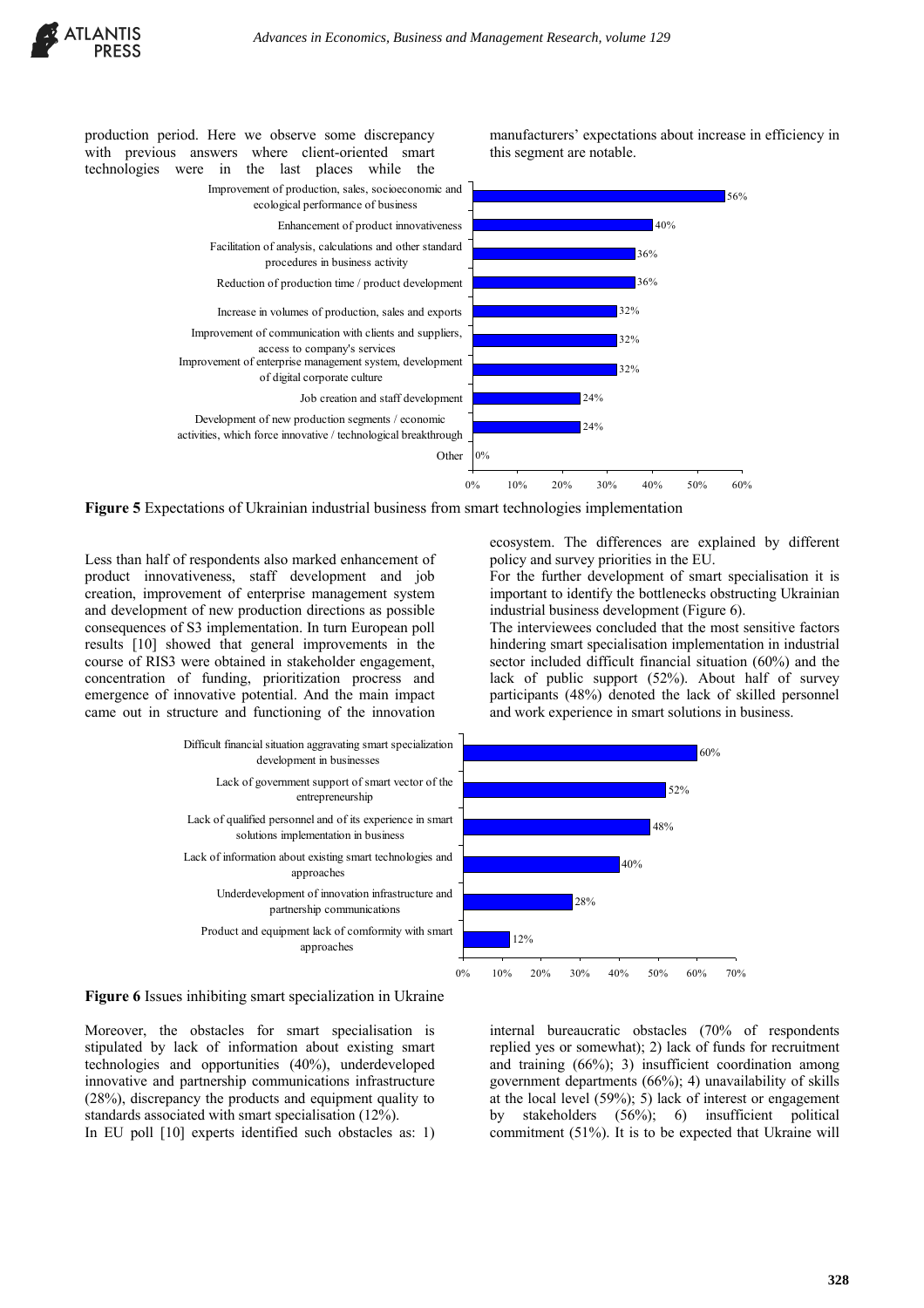encountered the same or even bigger problems when the process of active S3 implementation is launched.

The poll also made it possible to inegrate the

entrepreneurs' vision of necessary steps to qualitative changes in the production structure with scientific approaches (Figure 7).



**Figure 7** Types of necessary support for smart specialization of industrial enterprises of Ukraine

Respondents were asked to identify the forms of assistance and instruments in each category of support (public, nonpublic, international and other) to be implemented for smart specialisation development via rating on a scale  $1 =$ inconsiderable to  $10 =$  important (Figure 8).

The majority of experts (68%) advocates for implementation of public support tools to stimulate smart specialisation. Financial support as a necessary element of

S3 implementation was mentioned in 13.3% of responses. The rest noted technical assisstance programs, compulsory research in academic institutions and accelaration of implementation of European standards of production and labeling of products. However 62% of experts from the lagging countries of the European Union in the survey (Kroll, 2018) also believe that public investment can make a difference.



**Figure 8** Policy tools enhancing smart specialization of industrial enterprises of Ukraine

In the countries with higher level of economic development less than 23% of respondents have the same opinion. So we can consider this is a common trend of smart specialisation strategies implementation in the countries with low GDP per capita. As the survey in the EU showed the most satisfied with RIS3 process countries refer to Northern region (Denmark, Finland, Sweden) which have the highest income.

The most efficient public support tools due to the survey results included:

1) public soft loans and low interest rates on commercial banks' loans (7.67 points);

2) enhanced data protection and cybersecurity (7.5 points);

3) tax incentives, tax rates reduction (6.67 points).

Among non-public instruments there were:

1) «green growth» of business (6 points);

2) cluster formation and B2B cooperation (5.96 points);

3) public-private partnership projects (5.63 points).

International support tools in the form of grant project financing and international financial institutions loans (like EBRD loans) oriented on S3 stimulation were recognized as an important direction of smart specialisation maintenance (5.79 points).

In the course of the poll business representatives have put forward their own policy tools for smart specialsation support: 1) facilitating of regulatory influence in the land lease; 2) public programs of industrial development; 3) the introduction of state body on industrial policy issues.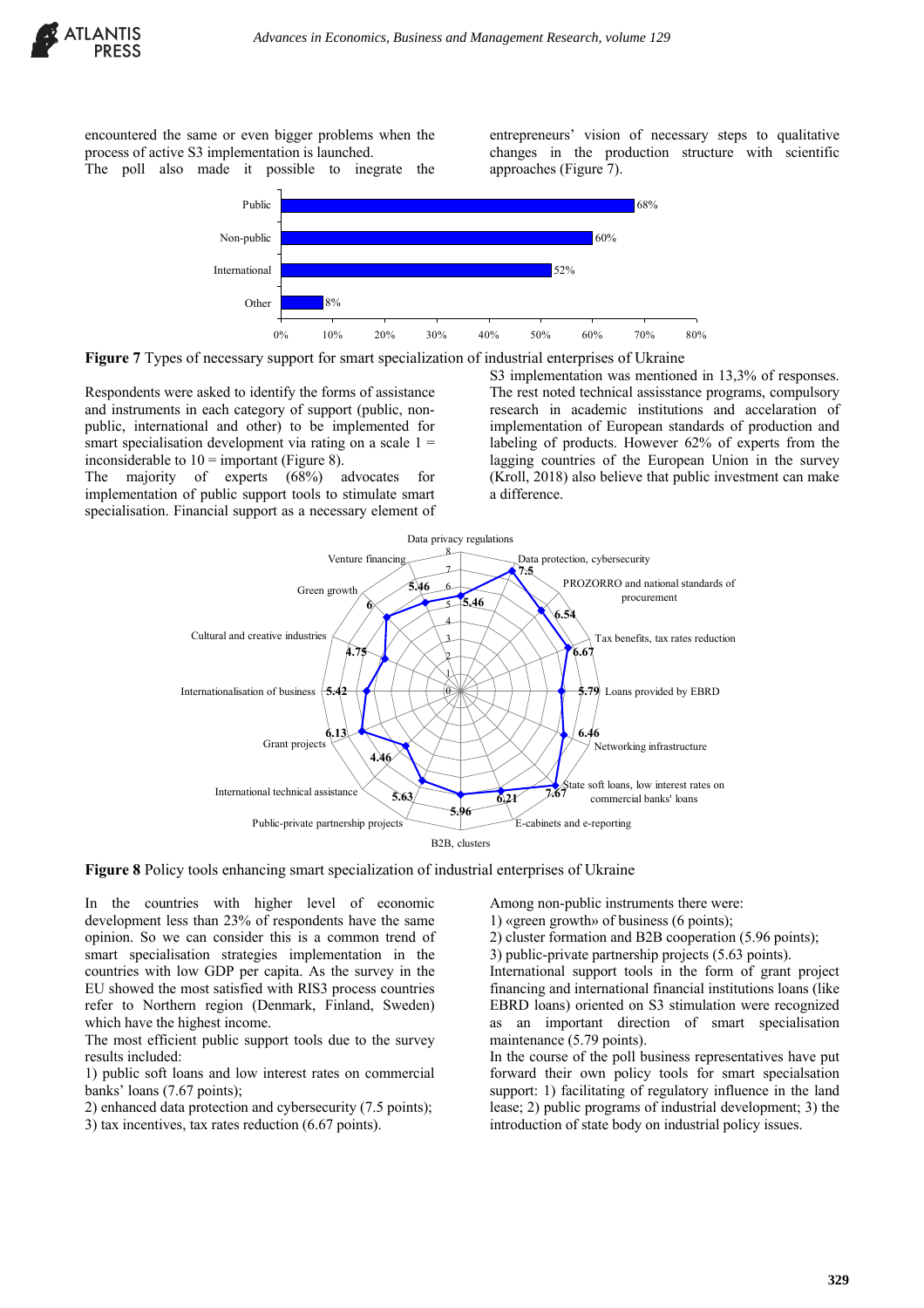

#### **2. CONCLUSION**

Smart specialisation for Ukraine is one of the prospective instruments of innovative development. It facilitates the financing issues solutions for new elaborations in terms of a lack of public investments in R&D and sufficient lobbying of domestic producers' interests, transformation of innovative achievements in region into commercially successful technologies, creating new areas of business activity with the help of targeted forms of interregional cooperation.

The results of the light, food, pharmaceutical and other industries survey concerning smart specialisation in manufacturing and its role in industrial revitalization enable us to state that the process is followed by many contradictions:

1. Insufficient awareness of business about the essence and areas to implement smart specialisation in manufacturing.

2. Lack of the unified approach to mechanism of smart specialisation implementation by government bodies of various level and business associations, which have different ideas about the final result of the concept implementation. Significant number of respondents answered that smart specialisation development depends on cooperation and public-private partnership projects.

3. Reliance of industrial enterprises on a state without full recognition of their active role. Two thirds of respondents (68%) denoted that the public support is one of the main issues of industrial potential development.

At the same time the experts identified the most important segments for successful implementation of smart specialisation at the current stage, to wit, R&D (64% of interviewees) and production (56% of interviewees). Among the most demanded technologies in the mentioned areas there are industrial engineering and process automation (56%), and data processing and storage systems (48%). On the opinion of the majority of respondents (56%), increasing production efficiency and sales profitability, improvements in socioeconomic and ecological performance of industrial development belong to the most anticipated benefits from smart specialisation. Significantly less interviewees consider that smart specialisation implementation will stimulate product innovativeness (40%) or will increase the volumes of production, sales and exports (32%).

Among the problems which hinder S3 implementation in industrial sector the respondents marked as follows: difficult financial situation that makes it impossible to reinvest in smart technologies, lack of public support of smart vector in entrepreneurial development, lack of skilled personnel and information about existing smart technologies and smart approaches.

The smart specialisation implementation in the Ukrainian economy can be enhanced by:

1. Establishing an effective dialogue between central and local authorities, national producers and academic institutions; development of new areas of activity through targeted forms of interregional cooperation – conferences,

forums, advisory bodies, consulting divisions of regional authorities etc.

2. Business awareness campaigning about smart specialisation for industrial enterprises held by regional authorities via web-portal creating. It will help to receive full information about smart specialisation process, its opportunities and perspectives for certain industries.

3. Stimulation R&D in the smart specialisation area that which be directed on domestic industrial enterprises' problems solution relying on international, and in particular, European experience.

4. The development of financial and administrative tools of S3 implementation support on a regional level of industrial sector.

The benefits derived from smart specialisation in an industrial sector will have a multiplier effect on the whole economy.

#### **ACKNOWLEDGMENT**

The paper represents the results of the project "Smart Specialization of Industry as a Trigger of Innovative Changes" implemented in June 2019 under the organizational support of Kyiv Regional State Administration (Ukraine).

#### **REFERENCES**

[1] Cabinet of Ministers of Ukraine. On approval of the Concept of digital economy and society development in Ukraine for 2018-2020 [Pro shvalennia Kontseptsiyi rozvytku tsyfrovoyi. The Order of the Cabinet of Ministers of Ukraine, No. 67-r, 17.01.2018. URL: https://zakon.rada.gov.ua/laws/show/67-2018-%D1%80 (referred on 30/01/2020)

[2] Department for Business, Innovation and Skills. Smart specialization in England. Submission to the European Commission. London. 2015. 63 p.

[3] European Commission. Europe 2020. A European strategy for smart, sustainable and inclusive growth: Communication from the Commission. Brussels. 2010 // URL:

https://ec.europa.eu/eu2020/pdf/COMPLET%20EN%2 0BARROSO%20%20%20007%20-

%20Europe%202020%20-%20EN%20version.pdf (referred on 05/01/2020).

[4] European Commission. Smart specialisation platform. Brussels. 2018 // URL: https://s3platform.jrc.ec.europa.eu/s3-platform (referred on 26/01/2020)

[5] European Union. The role of clusters in smart specialization strategy. 2013 // URL: